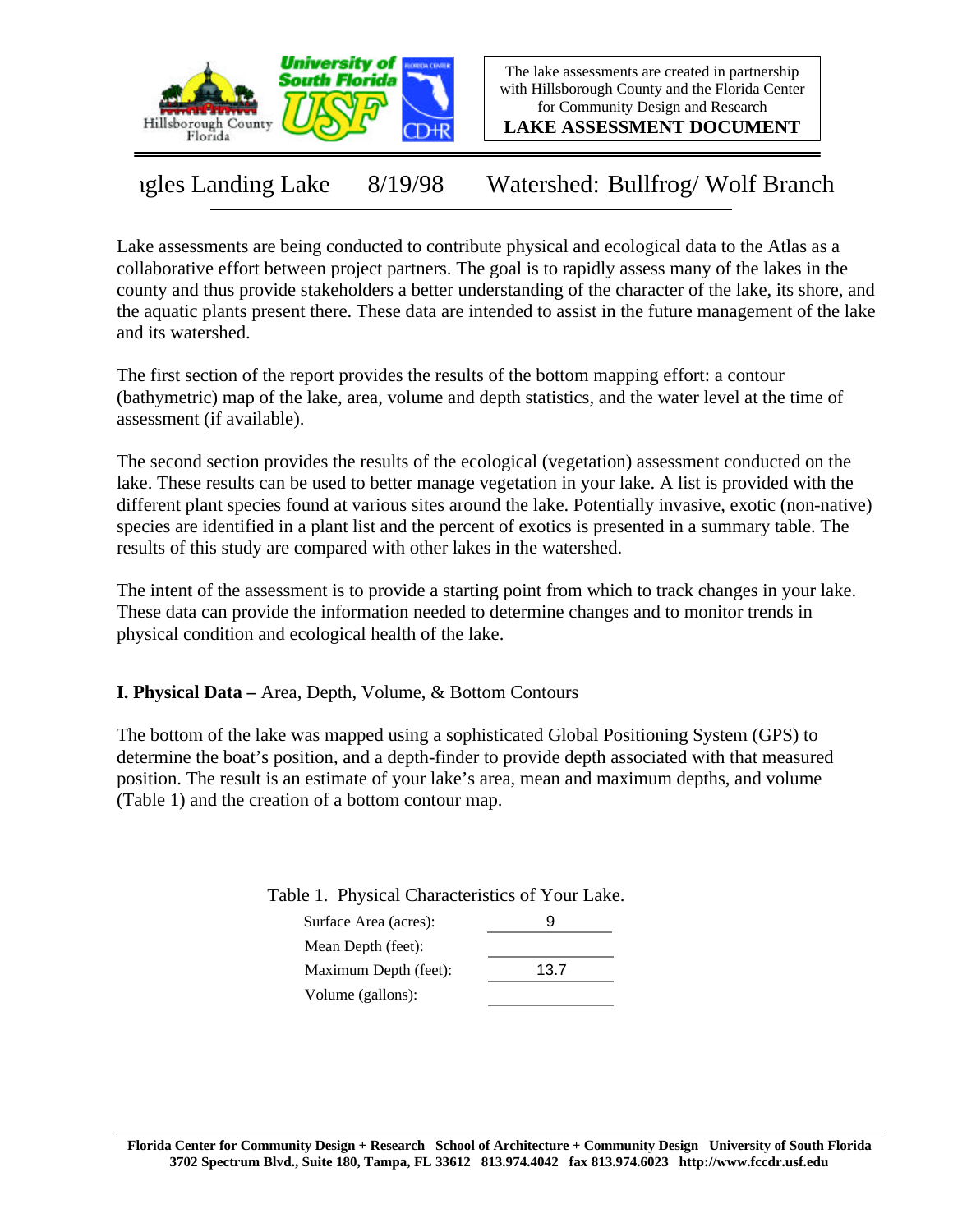

**LAKE ASSESSMENT DOCUMENT**

Eagles Landing Lake 8/19/98 Watershed: Bullfrog/ Wolf Branch

## **II. Ecological Data**

Aquatic Plant Survey

Approximately equispaced sites are haphazardly mapped around the lake and the aquatic plants at each site are surveyed. The total number of species from all sites is used to approximate the total diversity of aquatic plants and the percent of invasive-exotic plants on the lake and in the watershed (Table 2). Many of these plants are considered ecologically harmful, as they tend to out-compete native species. Such "nuisance" plants can also make boating and other recreational activities difficult or impossible. The common and scientific names of plant species found on your lake are listed in Table 3.

> Table 2. Comparison of species diversity between your lake and other assessed lakes located within your watershed.

|                        | Eagles Landing Lake | <b>Bullfrog/Wolf Branch Creek</b> |  |  |
|------------------------|---------------------|-----------------------------------|--|--|
|                        |                     | (Average)                         |  |  |
| Number of Taxa:        | 30                  | 30                                |  |  |
| Percent Exotic Plants: | 10%                 | 10%                               |  |  |

Table 3. Botanical and common names of the most commonly found plants on your lake. Percent frequency (of occurence), habit (location where found), status (native or exotic), and EPPC status are provided.

| Common Name                            | <b>Plant Species</b>        | Frequency | Habit    | <b>Status</b> | <b>EPPC</b> |
|----------------------------------------|-----------------------------|-----------|----------|---------------|-------------|
| Alligator Weed                         | Alternanthera philoxeroides | 90%       | Emergent | Exotic        | Ш           |
| Water Primroses, Primrosewillow        | Ludwigia spp.               | 80%       | Emergent | Unknown       | <b>NL</b>   |
| <b>Climbing Hempvine</b>               | Mikania scandens            | 80%       | Emergent | Native        | <b>NL</b>   |
| Wax Myrtle                             | Myrica cerifera             | 80%       | Emergent | Native        | <b>NL</b>   |
| Southern Wood Fern                     | Dryopteris ludoviciana      | 60%       | Emergent | Native        | <b>NL</b>   |
| Cinnamon Fern                          | Osmunda cinnamomea          | 60%       | Emergent | Native        | <b>NL</b>   |
| Maidencane                             | Panicum hemitomon           | 60%       | Emergent | Native        | <b>NL</b>   |
| Manyflower Marshpennywort, Water Penny | Hydrocotyl umbellata        | 40%       | Emergent | Native        | <b>NL</b>   |
| Cattails                               | Typha spp.                  | 40%       | Emergent | Native        | <b>NL</b>   |
| <b>Buttonweed</b>                      | Diodia virginiana           | 30%       | Emergent | Native        | <b>NL</b>   |
| Willow                                 | Salix spp.                  | 30%       | Emergent | Native        | <b>NL</b>   |
| Burhead Sedge, Cuban Scirpus           | Scirpus cubensis            | 30%       | Emergent | Native        | <b>NL</b>   |
| Bog Hemp, False Nettle                 | Boehmeria cylindrica        | 20%       | Emergent | Native        | <b>NL</b>   |
| Common Buttonbush                      | Cephalanthus occidentalis   | 20%       | Emergent | Native        | <b>NL</b>   |
| Sandweed, Peelbark St. John's-wort     | Hypericum fasciculatum      | 20%       | Emergent | Native        | <b>NL</b>   |
| Carolina Redroot                       | Lachnanthes caroliniana     | 20%       | Emergent | Native        | <b>NL</b>   |

Florida Center for Community Design + Research School of Architecture + Community Design University of South Florida 3702 Spectrum Blvd., Suite 180, Tampa, FL 33612 813.974.4042 fax 813.974.6023 http://www.fccdr.usf.edu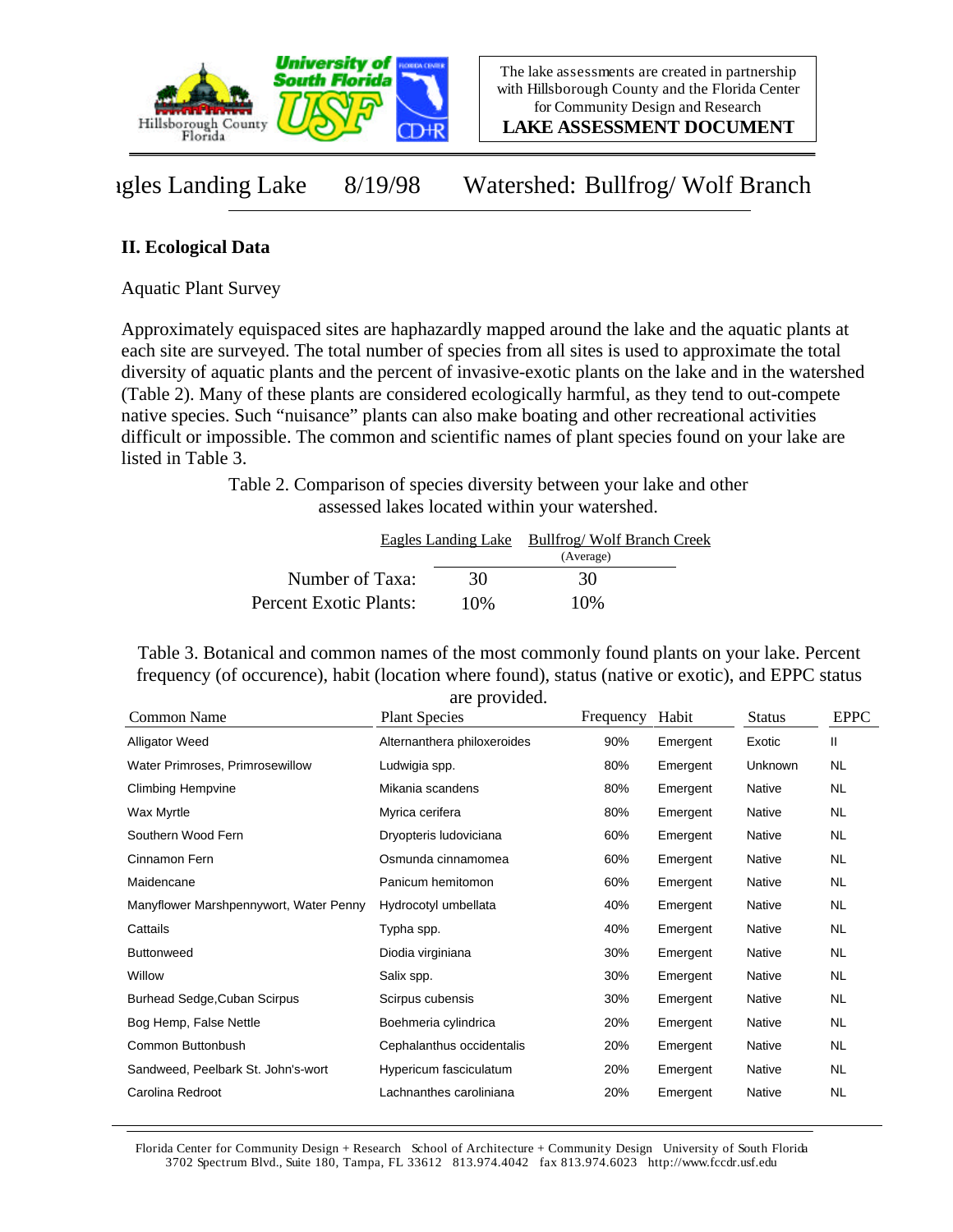## Eagles Landing Lake 8/19/98 Watershed: Bullfrog/ Wolf Branch

| Watergrass                 | Luziola fluitans          | 20% | Emergent | Native         | <b>NL</b> |
|----------------------------|---------------------------|-----|----------|----------------|-----------|
| <b>Torpedo Grass</b>       | Panicum repens            | 20% | Emergent | Exotic         |           |
| Water Spangles, Water Fern | Salvinia minima           | 20% | Floating | Native         | NL        |
| Cypress                    | Taxodium spp.             | 20% | Emergent | Native         | <b>NL</b> |
| Marsh St. John's Wort      | Triadenum virginicum      | 20% | Emergent | Native         | <b>NL</b> |
| <b>Yellow-eyed Grass</b>   | Xyris spp.                | 20% | Emergent | Native         | <b>NL</b> |
| Southern Red Maple         | Acer rubrum var. trilobum | 10% | Emergent | Native         | <b>NL</b> |
| <b>Bur Marigold</b>        | Bidens spp.               | 10% | Emergent | Native         | <b>NL</b> |
| Dayflower                  | Commelina spp.            | 10% | Emergent | Exotic         | <b>NL</b> |
| Sedge                      | Cyperus spp.              | 10% | Emergent | <b>Unknown</b> | <b>NL</b> |
| Swamp Hornpod, Miterwort   | Mitreola sessilifolia     | 10% | Emergent | <b>Native</b>  | <b>NL</b> |
| Horned Beak Rush           | Rhynchospora cornulata    | 10% | Emergent | Native         | <b>NL</b> |
| Catbriar, Greenbriar       | Smilax spp.               | 10% | Emergent | Native         | <b>NL</b> |
| Dimorphic Chain Fern       | Woodwardia areolata       | 10% | Emergent | Native         | <b>NL</b> |

Florida Center for Community Design + Research School of Architecture + Community Design University of South Florida 3702 Spectrum Blvd., Suite 180, Tampa, FL 33612 813.974.4042 fax 813.974.6023 http://www.fccdr.usf.edu